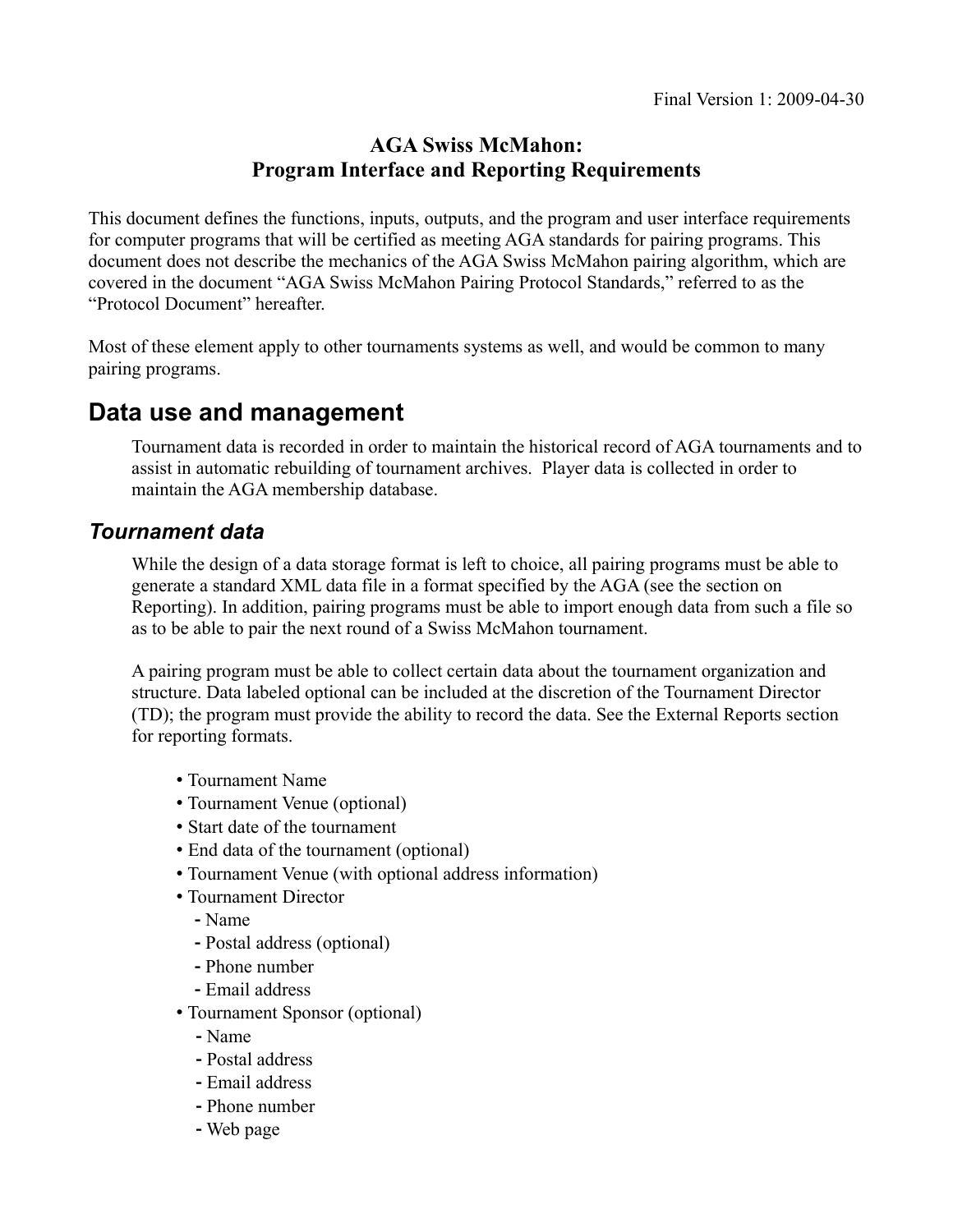- Tournament Convener (optional)
	- Name
	- Postal address
	- Email address
	- Phone number
	- Web page
- Pairing format (e.g. Swiss, Swiss McMahon, round robin, etc.)
- Rule set
- Time controls
- Basic time (in minutes)
- Overtime format (e.g., sudden death, Canadian, byo-yomi, Fischer, etc.)
- Overtime conditions (e.g., 25 stones in 10 minutes, 5 periods of 30 seconds, 5 second increment per move, etc.)
- Komi for even games
- Tie break system(s)

### *Player data*

The program must be able to import available player data from the AGA database. The data is formatted in a tab-delimited file known as the TDListA, and may be downloaded from the AGA web site. Fields are:

- Name
- AGA number
- Membership expiration date
- Rating
- Chapter affiliation
- State

The program must assign player numbers for the tournament in order to generate certain reports. With computer pairing programs it is customary (but not mandatory) to do this based on a player's current standing within the tournament field, which will naturally vary from round to round. While a player's AGA number could in principle be used as his player number, this is generally not advisable. The AGA number may be up to five digits long, which can lead to crowded tournament reports. The unique nature of the AGA numbers, however, makes it wellsuited for indexing internal data structures.

The program must also be able to record data for new AGA members that join at the tournament. Programs should automatically assign temporary AGA numbers in the range 90000-99999. Temporary numbers must be unique within each tournament.

In addition to the previously mentioned data, the program must be able to record:

- Mailing address
- Email address
- Phone number
- Citizenship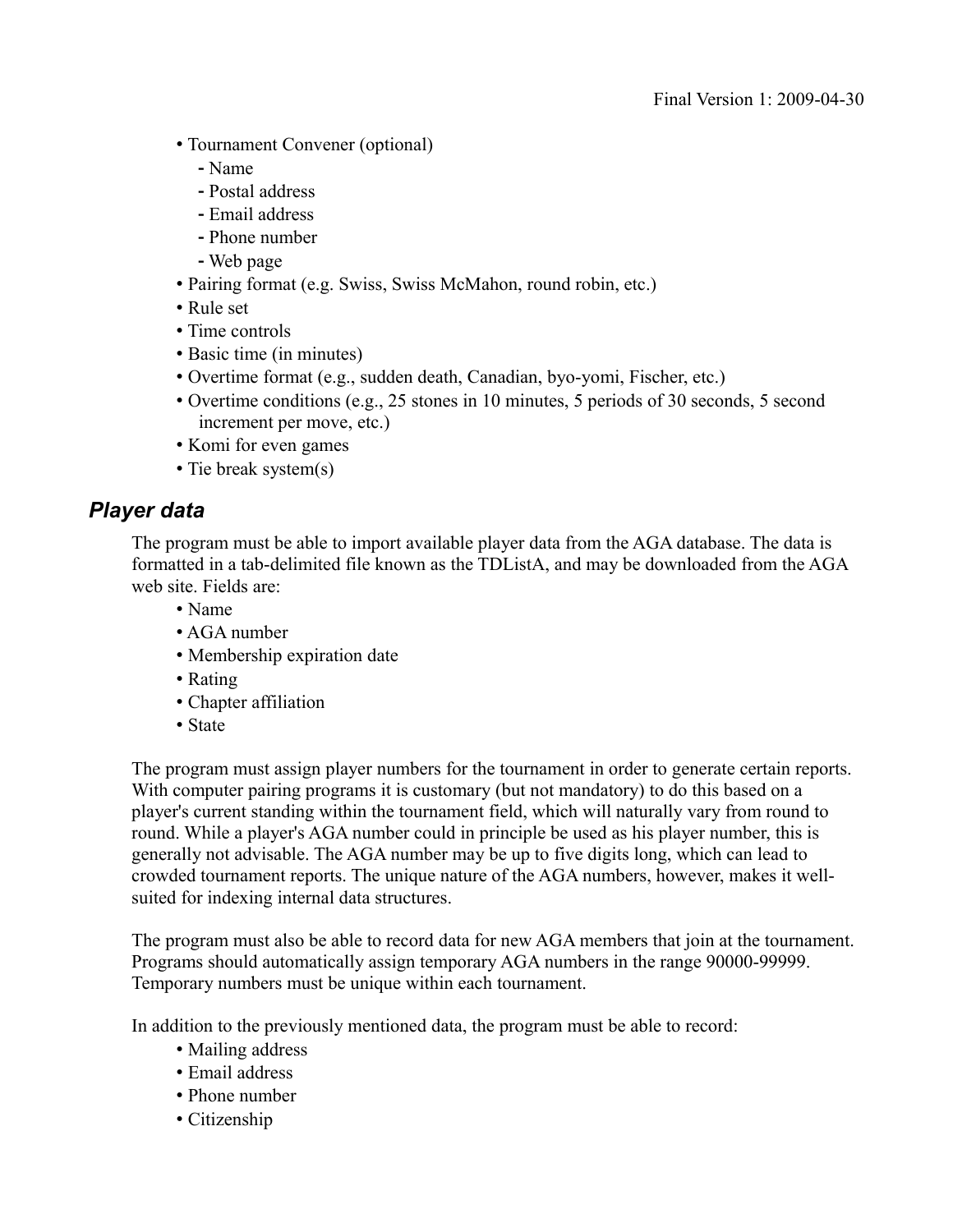#### • Birth date

Citizenship is recorded so that the AGA can determine eligibility for overseas trips and other invitational events. Birth dates are recorded to identify youth members.

This extra information is included in the tournament report submitted to the AGA. See the section entitled "External Reports" for details.

## **User interface**

A well-designed user interface is essential for a useful pairing program. The interface requirements are separated into two main areas:

- 1. registration and tournament setup information, which is typically entered only once during the tournament
- 2. pairing information, which occurs at each tournament round

### *Registration*

There must be the capability to manually search the TDListA file to acquire AGA data by family name or AGA number.

The TD must be **actively** warned of lapsed membership if the data so indicates.

If an entered name has duplicates in the TDListA file, the TD should be warned and presented with the player information for each matched player.

The TD must be **actively** warned if a player requests to play at a rating other than their current published rating. A player's default entry rating is their current AGA rating, if available. Otherwise it will be the midpoint of the rank specified (e.g., a 4 dan would be given an entry rating of 4.5). The TD must have the ability to alter the entry rating as needed.

One of the most time consuming activities in tournament organization is adding players into the tournament system at registration time. We strongly encourage programmers to provide a preregistration mechanism, which would allow for quicker registration on the day of the tournament.

### *Handicap Specification*

Games between players with a sufficiently large rating difference may be played with a handicap. Handicaps are based on the difference in the player's ratings, rounded to the nearest integer. Calculations involving players with ratings that straddle the ratings zero must compensate for the fact that the AGA ratings system does not have values between -1 and 1.

The default handicap for AGA Swiss McMahon tournaments is the "handicap-minus-one" system, which is one less than the value calculated above. A one-stone handicap is played with Black giving a reverse komi of 0.5 points. Handicaps are capped at a maximum of nine stones,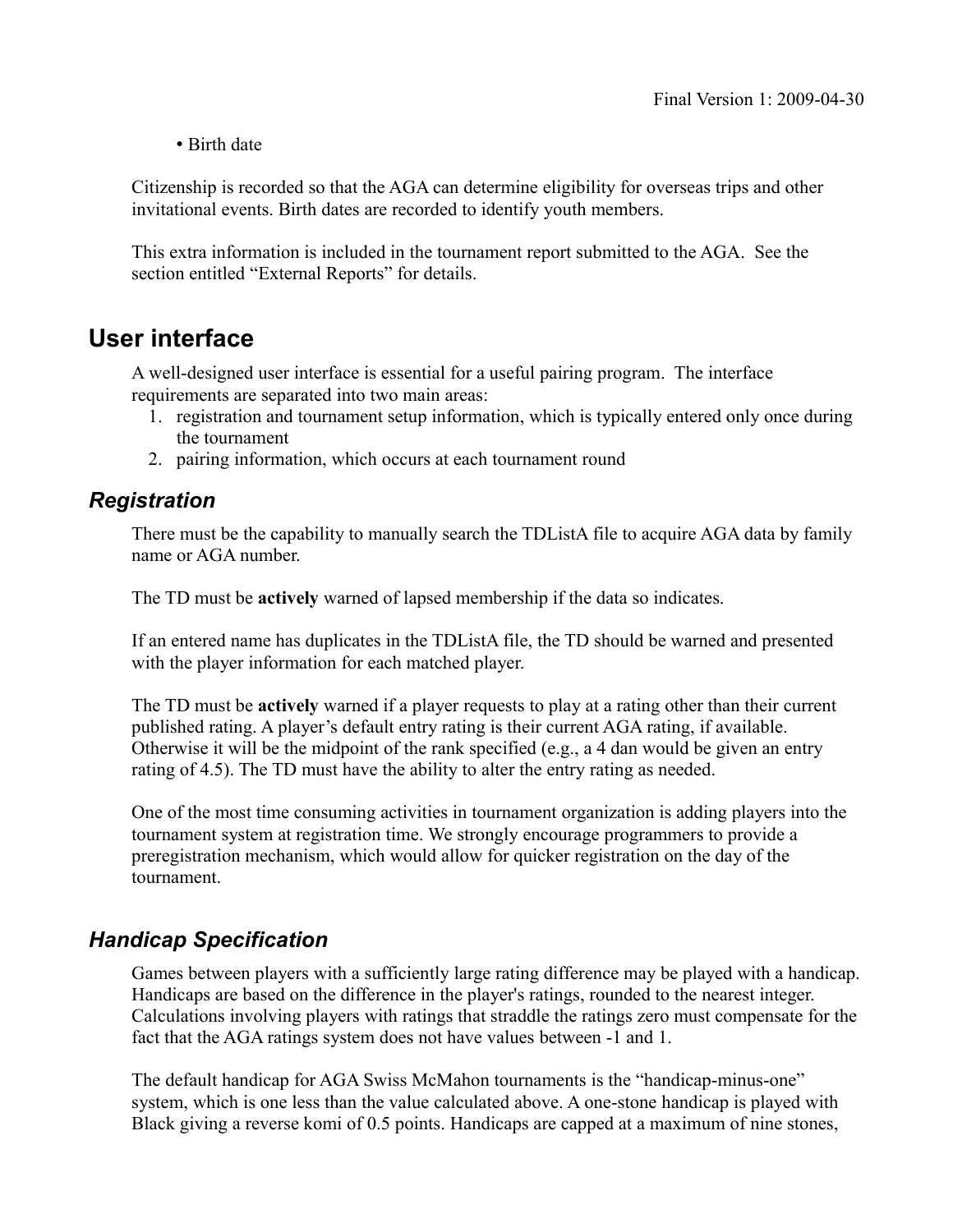regardless of the actual ratings difference of the players. Also, note that the reduced handicap system will never convert an even game into one with a handicap. Once a handicap reduction yields an even game, further reductions have no effect.

Pairing programs must provide the option to change the handicap setting from the handicapminus-one system to full handicap, handicap-minus-two or no handicap (all games even). The program must also have an option to ensure that all games involving players in the top band are even, regardless of the handicap setting for the remainder of the field.

| Player 1<br>Rating | Player 2<br>Rating | Rating<br>Difference | Handicap-1<br>Full Handicap<br>(AGA default) |           | Handicap - 2 |
|--------------------|--------------------|----------------------|----------------------------------------------|-----------|--------------|
| 3.5                | 3.5                | 0.0                  | Even game                                    | Even game | Even game    |
| 1.5                | $-1.5$             | 1.0                  | 1 stone                                      | Even game | Even game    |
| $-2.3$             | $-6.5$             | 4.2                  | 4 stones                                     | 3 stones  | 2 stones     |
| $-7.3$             | $-5.5$             | 1.8                  | 2 stones                                     | 1 stone   | Even game    |
| $-7.3$             | $-5.9$             | 1.4                  | 1 stone                                      | Even game | Even game    |
| $-11.0$            | $-1.0$             | 10.0                 | 9 stones                                     | 9 stones  | 8 stones     |
| $-28.0$            | $-10.0$            | 18.0                 | 9 stones                                     | 9 stones  | 9 stones     |

Some sample handicap calculations are shown in the table below:

### *Banding*

Players in a Swiss McMahon tournament are grouped by strength into bands. By tradition, the top band in a Swiss McMahon tournament is assigned an initial score of 0 and values decrease to negative initial scores in lower bands. It is also possible, however, to place the 0 score at the lowest band and have scores increase from there. In practice, Tournament Directors like to set the initial score slightly higher than zero, to allow for late arrivals who are ranked below the initial starting band. Pairing programs should provide the TD with the option to use either method, as well as the option to specify the initial score of the lowest band.

Programmers are directed to the Protocol Document for instructions on how bands are created in a Swiss McMahon tournament.

Band construction should be performed automatically and then presented to the TD for editing prior to the start of the first round of the tournament. The TD should be able to merge bands and manually alter particular band separations, as well as move individual players to other bands.

*Note: Increasing the separation below a band is not the same as increasing the separation above a band. Increasing the band separation for large groups is done so that the players have a greater opportunity to play within the band before the winners get promoted to play outside the band. This helps reduce the chances of ties for band winners, but only if the larger separation is correctly placed above the band rather than below it.*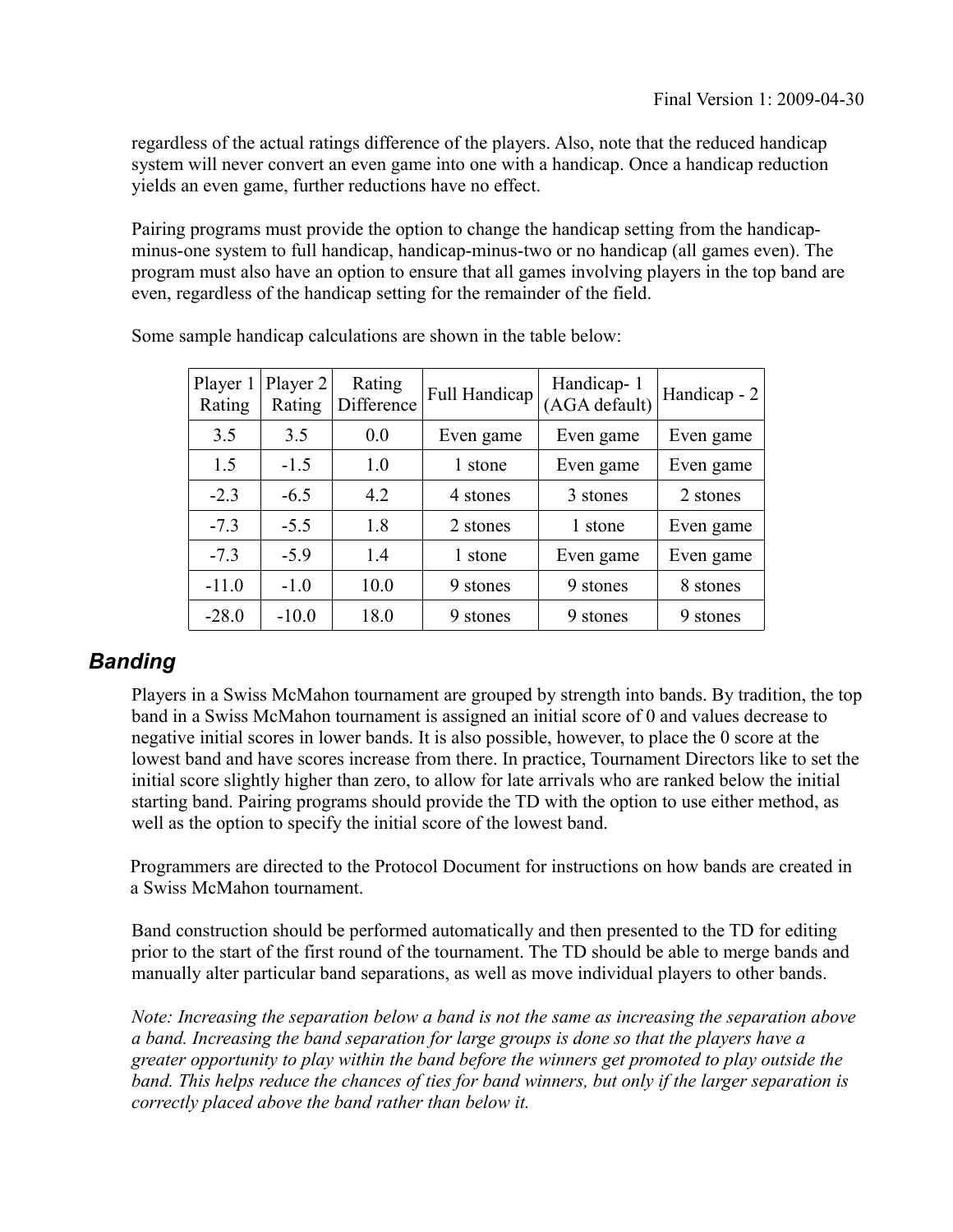# **Pairing Interface**

This section describes the *interface* requirements for a Swiss McMahon pairing program. See the Protocol Document for a description of the algorithm itself.

## *Pairing Options*

Tournament Directors must be able to customize the way the paring program operates. These customizations should be controlled by individual on/off switches.

### **Color Assignment**

The TD must have the following options:

- Manual color assignment (pairing program does not assign colors). Programs must allow the TD to enter colors after the round has begun in order to allow for tournaments where color is determined by players through random draw at the start of the game.
- Restricted color assignment (pairing program restricts the number of times a player is assigned the same color, see the Protocol Document for details)
- Unrestricted color assignment (pairing program does not consider the number of times a player is assigned the same color)

#### **Top Band Separation**

See the Protocol Document for details. The TD must have the following options for setting the McMahon score separation between the top band and the next band:

- Have the pairing program calculate the band separation based on the size of the second band
- Force a band separation of only one point, regardless of the size of the bands

### *Pairing Restrictions*

Especially for tournaments at the local level, Tournament Directors may wish to avoid pairing players from the same family, club, city, state or country if possible. Avoiding handicap games may also be desirable.

These restrictions should be controlled by individual on/off switches so that, for example, a Tournament Director could restrict pairing players from the same chapter but not from the same state.

Note that the pairing program will override this type of restriction in the latter part of the tournament, see the Protocol Document for details.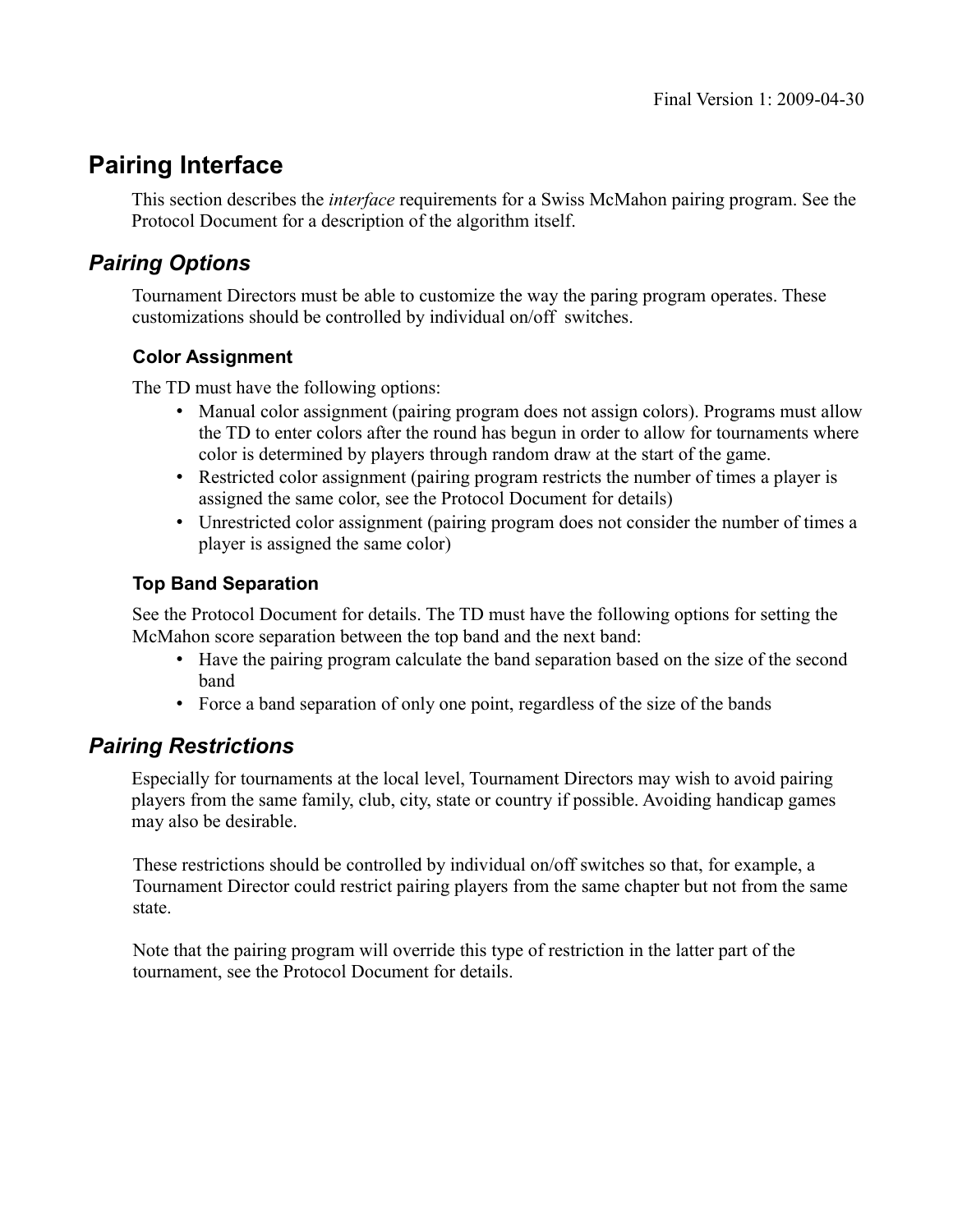### *Manual pairings*

While a standard pairing is generally satisfactory, the TD must have several options available in order to deal with unusual circumstances, such as players who fail to show for a round. The TD must have the following options:

After a round has been paired

- undo the current pairing
- break an existing pairing between two players
- manually create a new pairing between two players
- assign a voluntary bye to an unpaired player
- drop an unpaired player from the tournament
- adjust the handicap between two players

Before a round is paired

- manually force a pairing between two players
- assign a voluntary bye to a player for a future round
- designate a player as a bye volunteer for a future round
- drop a player from the tournament

The TD must be **actively** warned if attempting to undo a round for which game results have been recorded, or if attempting to manually create or break pairings that involve players who have already recorded game results for the round.

The TD should be **actively** warned if he

- attempts to pair a new round before all results from the previous round have been recorded
- matches two players against each other twice in one tournament
- violates the Swiss McMahon rules by
	- o playing a player with the same color for three rounds in a row
	- o floating a player in the same direction two rounds in a row (see the Protocol Document for details and a discussion of floaters)
- matches a player who received a game forfeit in the previous round.

Programs should not bar the TD from performing these operations but rather warn of potential problems before proceeding.

Note that a player who receives a game forfeit in the previous round is not barred from participating in future rounds. This feature serves to remind the TD to check that a player has not dropped out of the tournament without notice.

The TD must also have the option to revise a player's entry rating or band placement (i.e., initial McMahon score) prior to the start of a new round. In this case, a player's current McMahon score is recalculated based on the new data.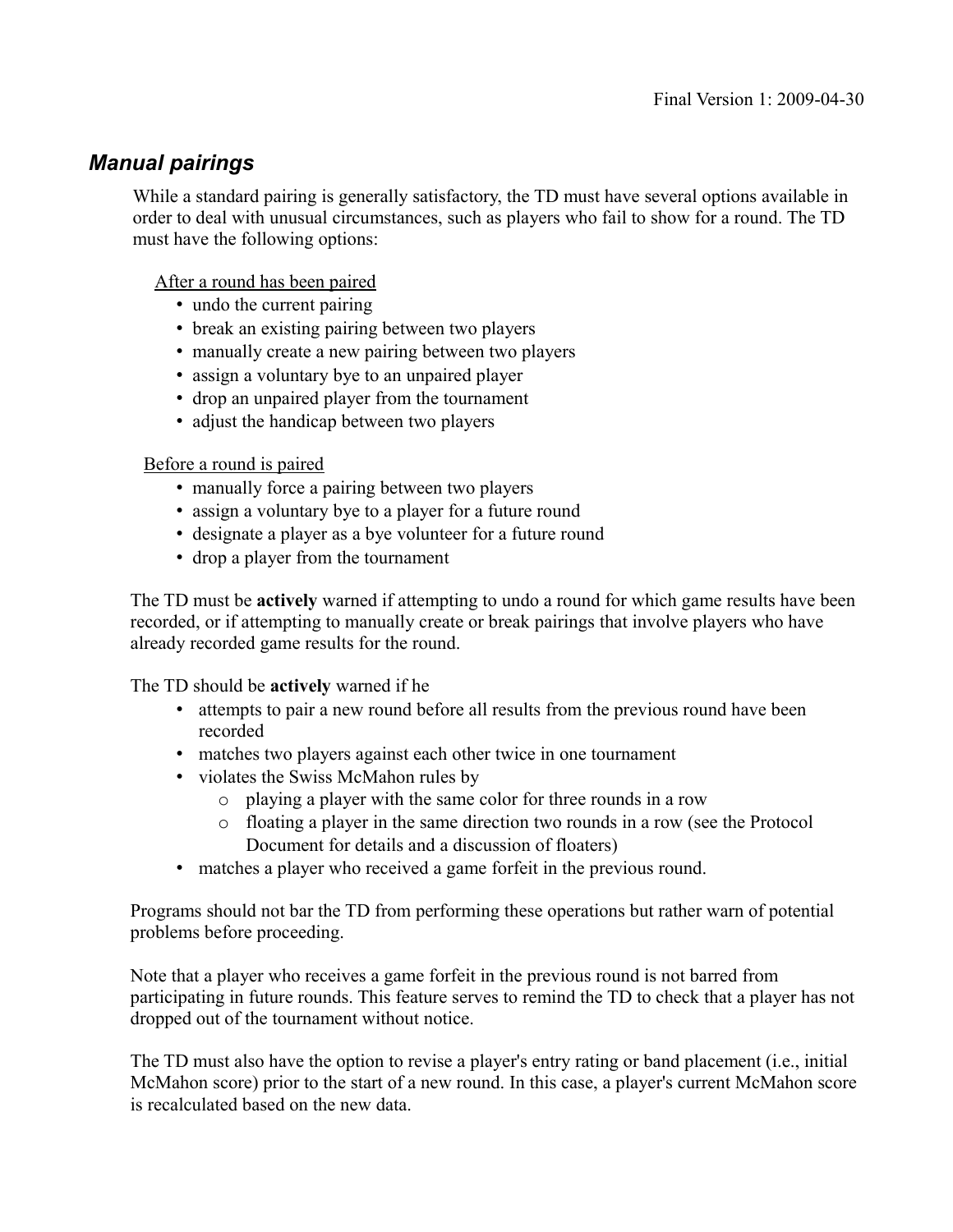### *Recording Results*

There are two particularly common methods of having players report results to the TD. The first method is to post a pairing sheet for each round where the winner's name is circled. The second is to have the pairing program generate pairing slips for each game, which can be printed and delivered to each board, either before the round starts or while the round is in progress. Players record their result and submit the slip to the TD. Programmers should feel free to implement either (preferably both) of these systems or to create an entirely new system.

The program must provide options for several possible game outcomes: White wins, Black wins, Jigo, No result, White forfeit, Black forfeit, or Double forfeit. Almost all games of go end with a winner and the program may require additional steps (e.g., an additional menu) to record less common results.

Recorded results must be adjustable even after the next round begins. Errors are common and are often not noted until a subsequent round. Users must receive appropriate warnings to ensure that prior rounds results are not changed by mistake.

### *Tiebreaks*

Ties for final standing are common in Swiss McMahon tournaments, and these are usually resolved using a series of mathematical tiebreak calculations. A pairing program must be able to calculate a variety of tiebreaks in an arbitrary order and present an ordered list of players (see the Cross Table Report in the Reporting section). There is some subtlety to calculating tiebreaks for tournaments in which one or more players have received byes. Consult the Protocol Document for details on this, as well as a list of the standard tiebreak procedures.

Programmers are free to implement additional tiebreak algorithms that the TD may use at his discretion. Note that under no circumstances can tiebreaks be based upon a player's raw score (number of wins)—tiebreaks must always be calculated based on a player's McMahon score.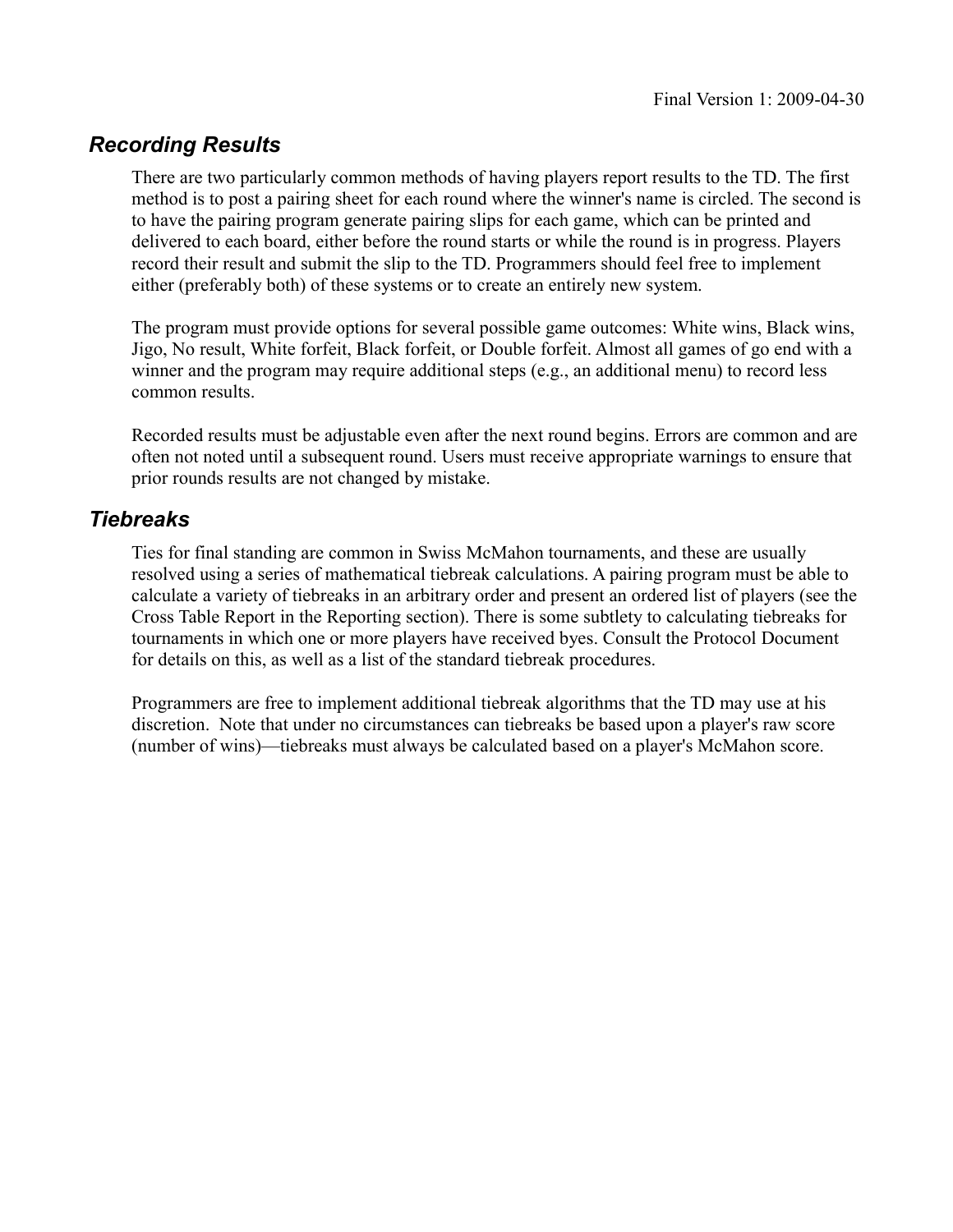# **Reporting**

Reports are created for a variety of reasons. In-tournament reports are created during the tournament and provide up-to-date information to the TD and players. External reports are created at the end of the tournament to help the TD award prizes and report results to the public and the AGA.

### *In-tournament reports*

The following reports must be available on a round-by-round basis. In some cases a sample line from a report is included for illustrative purposes.

### **i. Registration Report (sign up sheet)**

Posted for players to check their data. Many errors are caught this way.

Contains:

AGA number, Name and Entry Rating.

This report should be sorted alphabetically by the player's family names.

#### **ii. Pairing List Report**

Posted to inform players of their board number and opponent.

Contains:

Name, AGA #, Board #, Color, Opp. Name and AGA #, Opp. Color.

This report should be available in two formats: sorted alphabetically by player's family name or by board number.

#### **iii. Win/Loss Report**

Usually posted as the last game of the round is finished so that players can check for recording errors.

Contains:

Name, Player result, Opponent Name.

This report should be sorted alphabetically by the player's family names.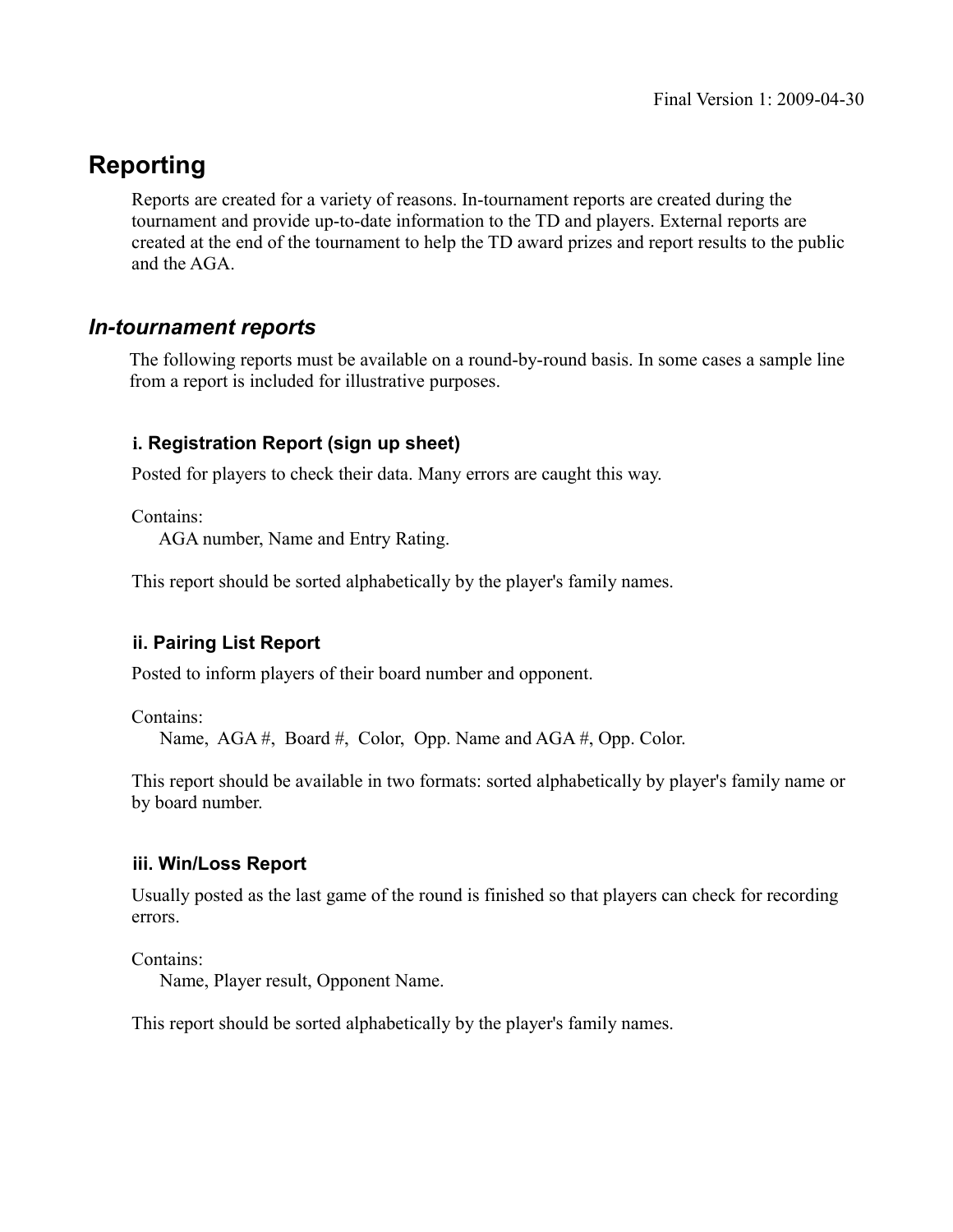#### **iv. Cross Table Report**

Posted between rounds to show player histories and current standings.

Contains:

 Player Number, Player Name, Rating, List of Games: Opponent Numbers and Results, Current McMahon and Tiebreak Scores.

Example:

45 Bob Smith 6k 35+ 67- 46+ -4 -15 -45 -20

In this case, Bob Smith faced player 35 in the first round and won, followed by a loss to player 67 and a win over player 46 in the next two rounds. He has a McMahon score of -4 and a tiebreak scores of -15, -45 and -20 (using an unknown tiebreak system for this example). Note that it is the McMahon score that matters in a Swiss McMahon tournament and not a player's raw score, which would be 2 in this case.

The cross table should be available in two formats: sorted alphabetically by player family name and also sorted by a player's current standing in the tournament. The player's current standing will reflect the current state of the tiebreak calculations.

Programmers may wish to make this report available in a web-compatible format to aid TDs who are providing live tournament updates online.

#### **v. Tiebreak List Report**

Used to help the TD in making manual pairings decisions for next round (if necessary). Occasionally posted publicly for players' interest after the next round begins.

Contains:

 Player Number, Player Name, Raw Score (i.e., number of wins), McMahon score, Opponents (shown in such a manner as to indicate win or loss) and tie-breaking scores applicable to event.

Example:

|                         | <b>Wins</b> | Losses |                 |
|-------------------------|-------------|--------|-----------------|
| 45 Bob Smith 2 -4 35 46 |             | -67    | $-15 - 45 - 20$ |

This list should be available in three formats: sorted alphabetically by player name, by player entry rating and by a player's raw number of wins in the tournament. The latter format is useful for Tournament Directors who wish to award prizes based on a player's number of wins rather than final McMahon score.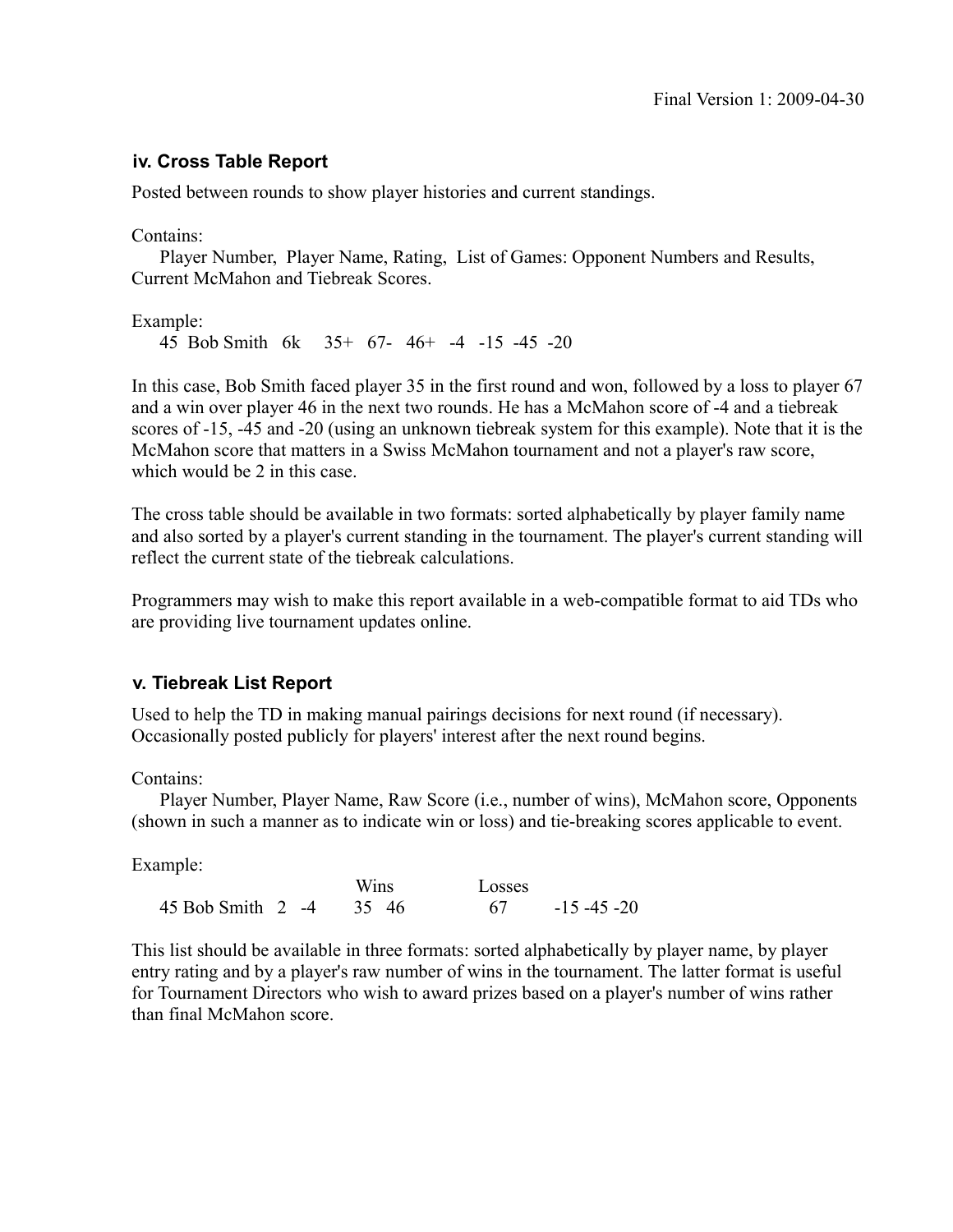#### **vi. Bye, drop report**

A list of players for which a bye or drop has been issued, along with the reason for the bye. Byes may be issued by player request or may be forced (issued by the pairing program as the result of an odd number of players in the field).

Contains: AGA #, Player Name, Round(s) for which bye or drop is given, Reason (Request/Forced).

This report should be sorted alphabetically by the player's family names.

#### **vii. Pairing card report**

Pairing cards serve as a backup in case a program or equipment failure which means that the computer pairing system is not available. This data should be exported as either a flat text file or in another easily portable format that would allow the TD to print the pairing cards and use them to generate a manual pairing. This is not a mandatory report, but a good back up just in case.

Example:

| 45   |      | Bob Smith (-6) |      |      |    |    |  |  | 6k |  |
|------|------|----------------|------|------|----|----|--|--|----|--|
|      |      |                |      |      |    |    |  |  |    |  |
| 35   | $+2$ |                | 67   | $-2$ | 46 | B  |  |  |    |  |
| $-5$ |      |                | $-5$ |      |    | -4 |  |  |    |  |
|      |      |                |      |      |    |    |  |  |    |  |
|      |      |                |      |      |    |    |  |  |    |  |

This shows the pairing card for the hypothetical Bob Smith. It indicates his player number, name, initial McMahon Score (-6) and entry rating along the top. Each round is represented by a group of three boxes that show his opponent's player number (top left), handicap or color (top right) and McMahon score (bottom) at the end of the round.

In this example, Bob Smith received a two-stone handicap from player number 35 in the first round, gave a two-stone handicap to player number 67 in the second round, and played player 46 with no handicap, taking black, in the third round. The score increases from -6 (Bob's initial score) to -5 and from -5 to -4 indicate won games.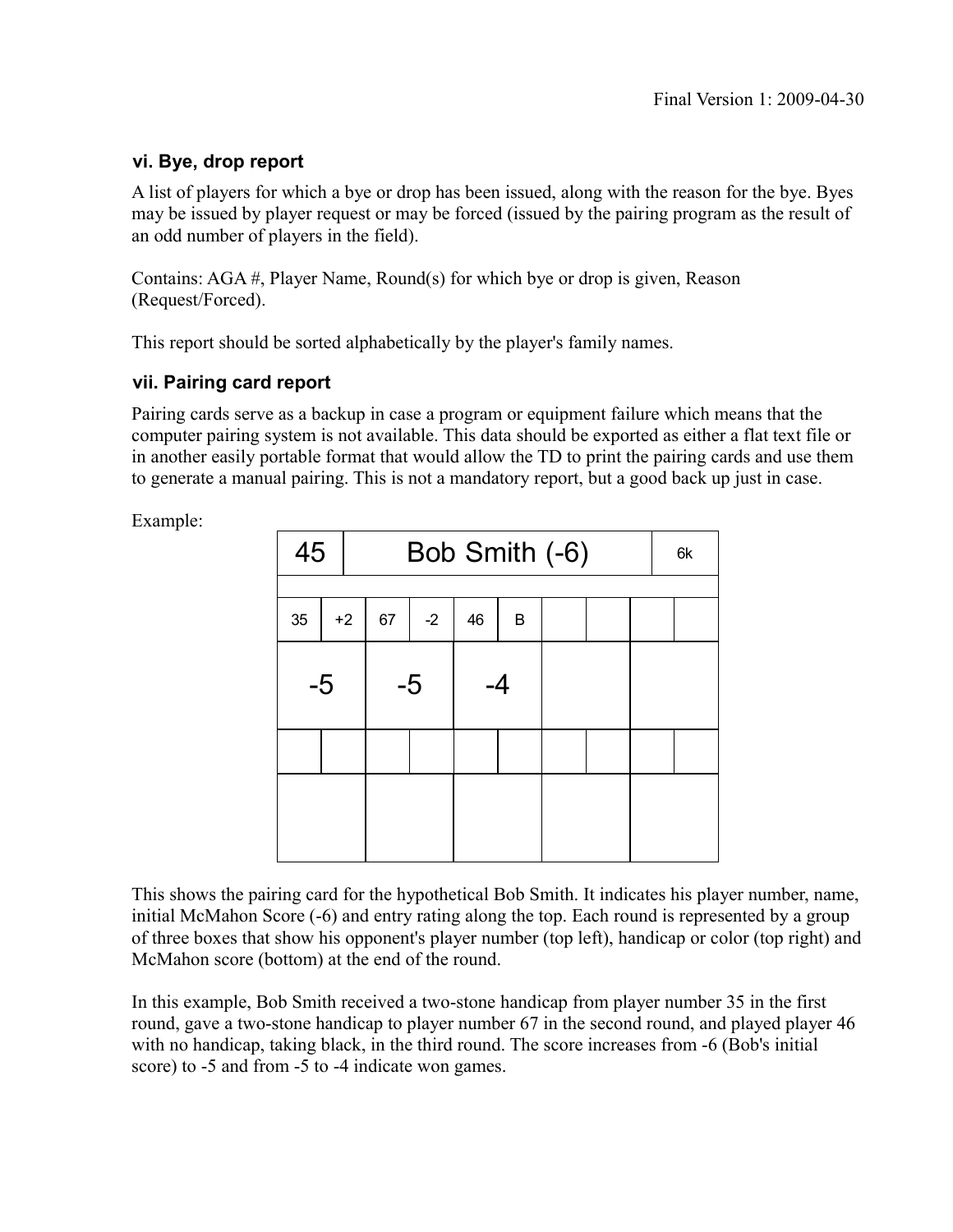### *External reports*

External reports are generated at the end of a tournament in order to submit game results and membership information to the AGA. Before generating this report, the program should make sure that all required data for the tournament has been entered. See the Tournament Data section for details.

There are now two formats: the original AGA tournament report format and the AGA XML tournament format. The original AGA rating format is described in further detail below. The XML format is defined through an XML Schema, which can be found at [www.usgo.org/tournaments/TournamentStandards/](http://www.usgo.org/tournaments/TournamentStandards/) along with sample document formats. A brief sample document is also included here for illustrative purposes.

Pairing programs must be able to generate tournament reports in both formats and must also be able to input sufficient data (i.e., a list of players and game histories) from files written in the XML format so as to be able to pair the next round of a tournament.

#### **i. Original AGA Tournament Report**

The original AGA format is a flat ASCII text file with four sections:

- Header
- Player List
- Rounds
- Other Information

Lines beginning with a single # character are treated as comments and are ignored by the rating program, which allows extra information to be embedded in the tournament file.

#### Header block

The header block includes fields indicating the tournament, dates and game rules:

TOURNEY

```
label="New Jersey Open, Princeton, NJ, February 28-29, 2004"
start="2004-2-28"
finish="2004-2-29"
rules="AGA"
```
The label attribute must uniquely identify the tournament. A combination of the event name, location and dates is generally sufficient. Dates are specified in YYYY-MM-DD format. Rules may be any of: AGA, Ing, Japanese or Chinese.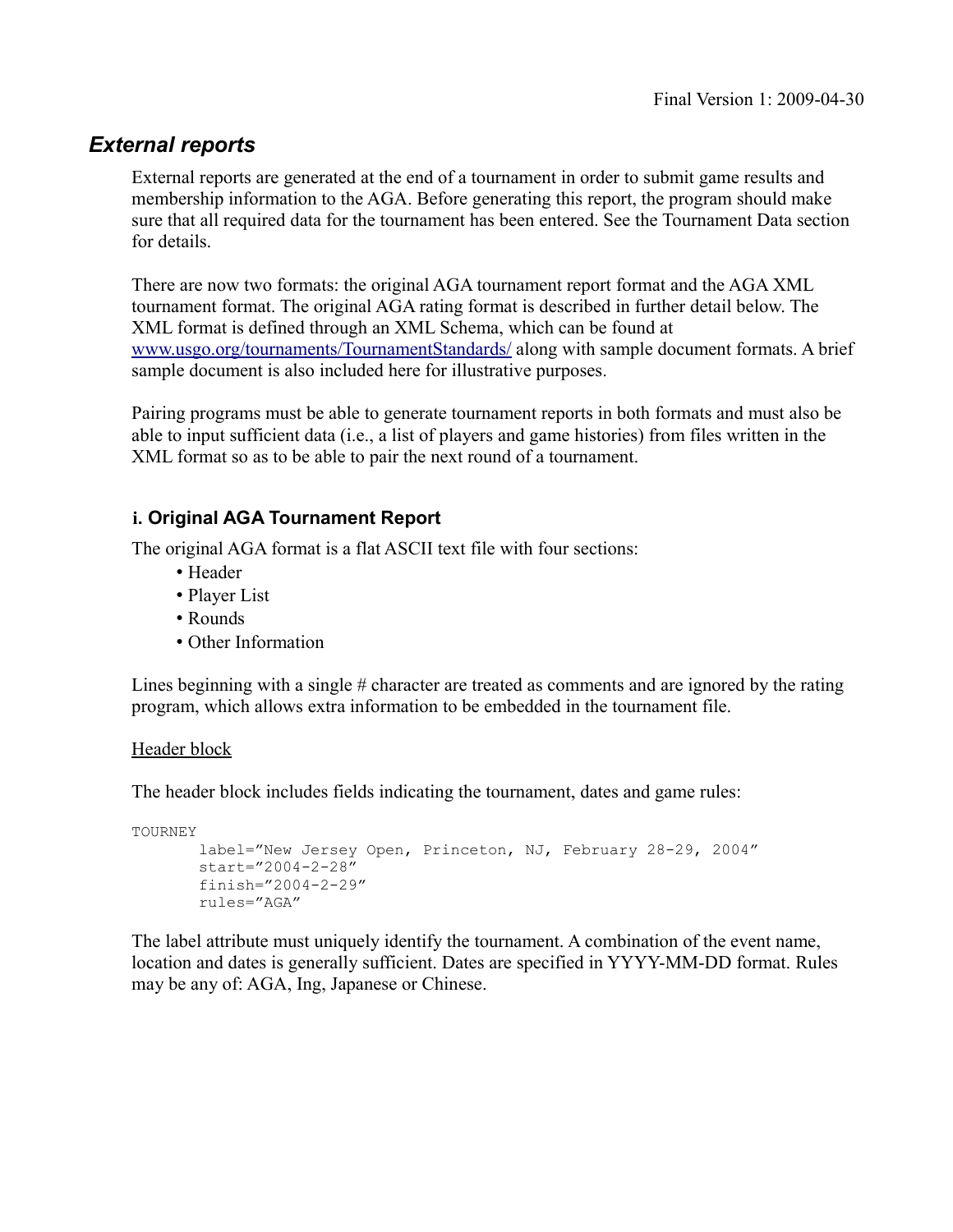#### Player block

The player block begins with a PLAYERS marker followed by one or more player records:

```
 PLAYERS
15850 Chen, Renyu 6d
14481 Wilkins, Don 1.53
14002 Top, Daniel 2k
10283 Malveaux, Mike 3k
90001 Chang, Shih-wen -4.96
90000 Cole, Jason 7k
10927 Sato, Akira 7k
2786 Chiles, Bill 7k
7031 New, Gordon 7k
15511 Feiveson, Eric 8k
6096 Brown, Frank 8k
15583 Borges-Garven, Robert 8k
13502 Fitzpatrick, Wilhelm 9k
11734 Castanza, Gordon 13k
```
Player records have the general format

AGA number <tab> Player Name <tab> Rank or Rating

An AGA number is a numeric value containing up to five digits. Players without AGA number (e.g., those who have joined at the tournament) can be assigned temporary ID numbers with values between 90000 and 99999 inclusive. Player name is recorded as Family name <comma> Given names (e.g., Doe, Jane or Smith, John David III). Ranks are recorded using k or d to indicate kyu or dan ranks. Ratings are recorded as floating point numbers. Ranks and ratings can be combined within a report, although only one form can be used for a given player.

Players records are line delimited. Fields are delimited by tabs; the comma that occurs in the player name field is not used as a delimiter.

Results block

Results from a given round, *n*, begin with the "GAMES n" marker followed by one more game results: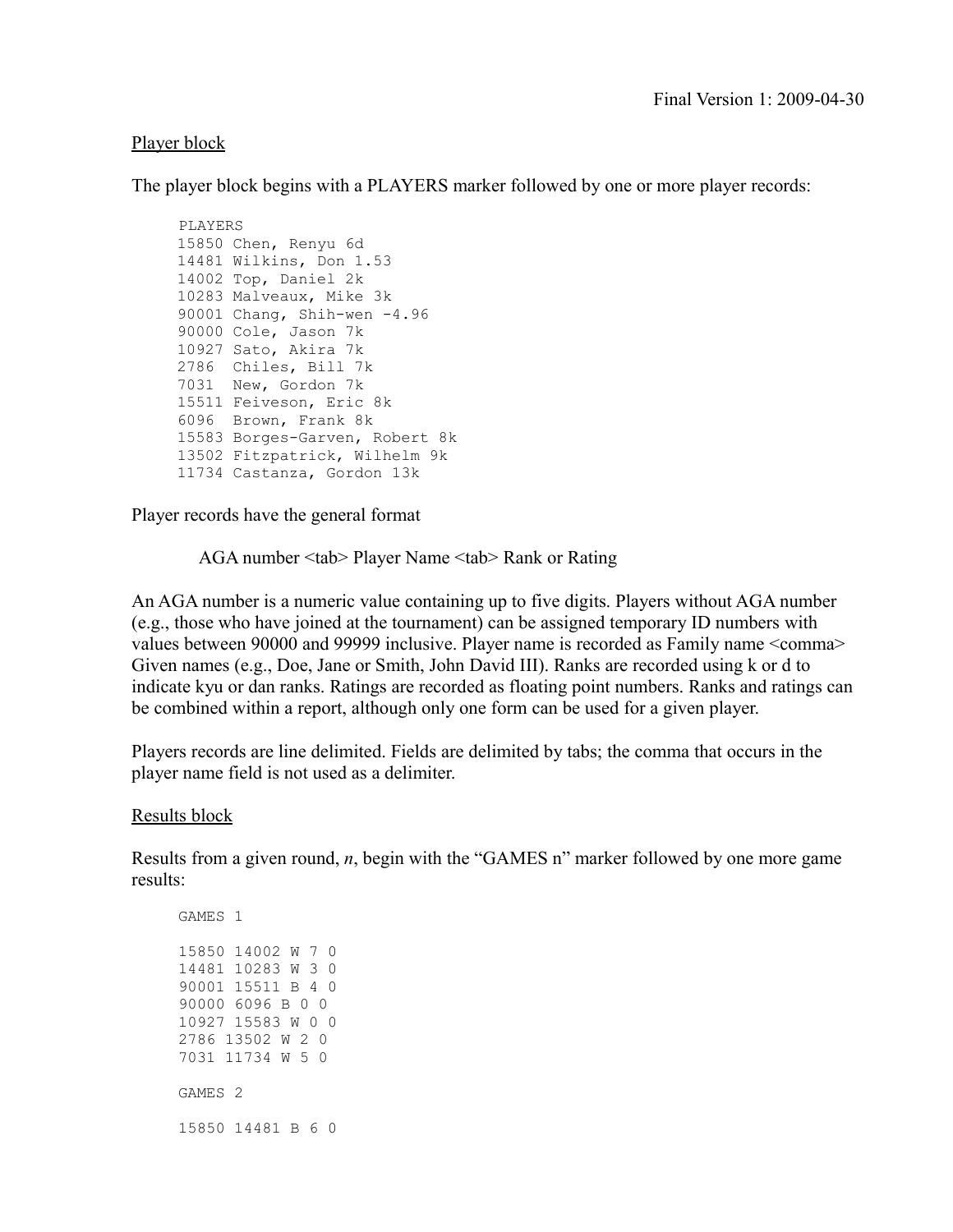Game results are line delimited, with fields being delimited by tabs. Game results use the following standard format:

White Player <tab> Black Player <tab> Game Result <tab> Handicap <tab> Komi

White Player and Black Player indicate the AGA numbers of the relevant player and must correspond to an entry in the Player block. The Game Result may be one be one of several options:

| Winner | Meaning                        |
|--------|--------------------------------|
| B      | <b>Black won</b>               |
| W      | White won                      |
| BF     | Black won by forfeit           |
| WF     | White won by forfeit           |
| В      | No result, for whatever reason |

Handicap is an integer between 0 and 9. Komi is an **integer** value, which indicates the number of extra prisoners Black would give White in the game. Games with handicaps greater than 9 stones or with komi larger than 7 points are not counted in AGA ratings.

Handicaps and komi differ slightly between the Ing rules and the AGA, Chinese or Japanese rule sets, as shown in the table:

|                      |          | Japanese, Chinese or AGA rules | Ing rules |      |  |
|----------------------|----------|--------------------------------|-----------|------|--|
| Game conditions      | Handicap | Komi                           | Handicap  | Komi |  |
| Even game            |          |                                |           |      |  |
| No komi              |          |                                |           |      |  |
| 7 point reverse komi |          |                                |           |      |  |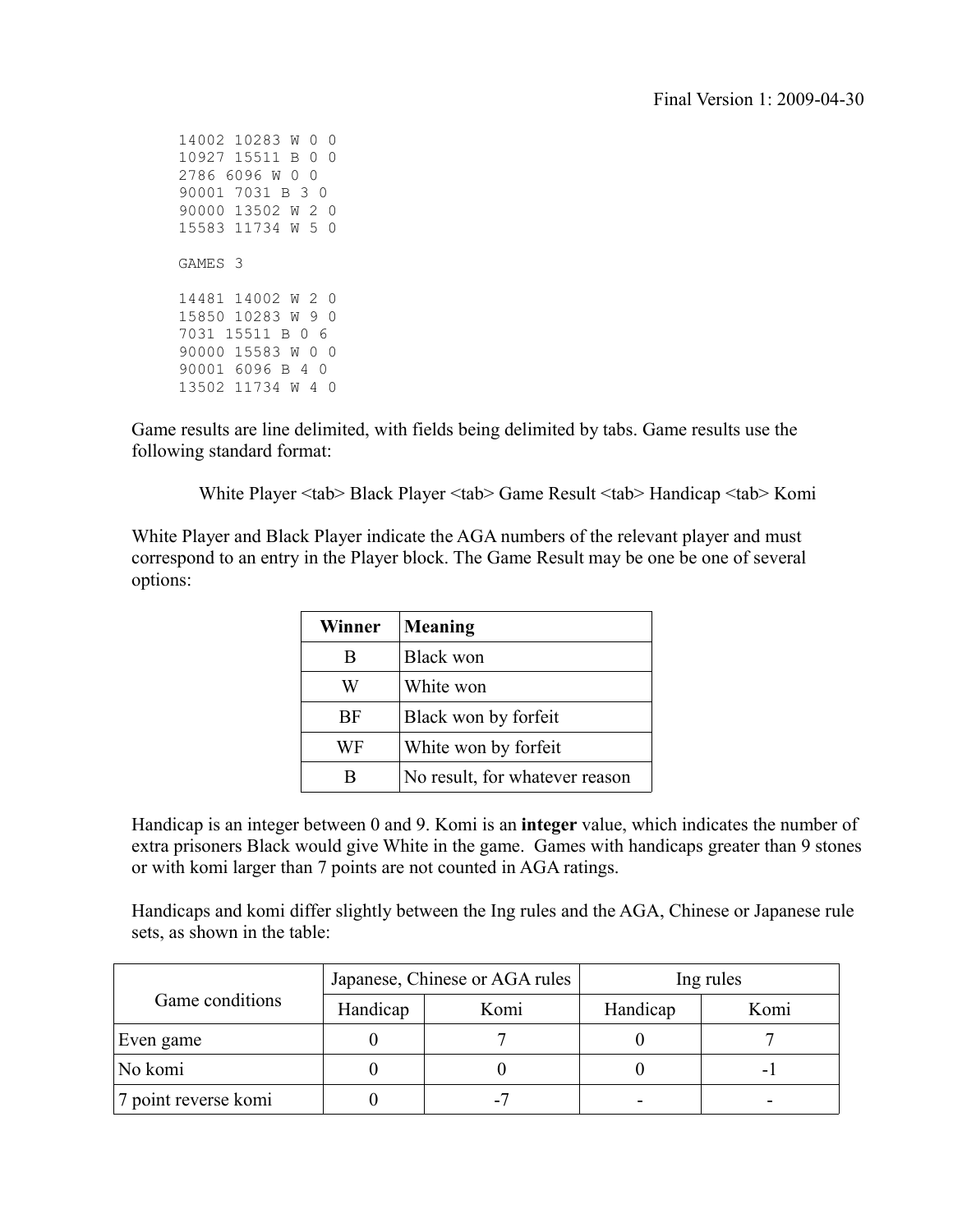| 2 stone handicap |  |  |
|------------------|--|--|
| N-stone handicap |  |  |

Other information block

The end of the tournament report block is marked by an END marker. All data following the marker is ignored by the rating system. The final block includes membership and contact information for new AGA members as well as updated information for existing members.

```
## END
AGA Fee: $15
AGA Number: 99999
Name: Chang, Bob
Address 1: 598 92nd Ave
Address 2: 
City, State Zip: Seattle, WA 12345
AGA Fee: $30
AGA Number: 99998
Name: Taylor, Robert
Address 1: 278 41st St
Address 2: 
City, State Zip: Seattle, WA 12345
Home Email: 
Club:
Phone Number:
Citizenship:
Birthday:
```
#### **ii. AGA XML Tournament Report**

This reporting format is fully defined by an XML Schema that can be downloaded from [www.usgo.org/tournaments/TournamentStandards.](http://www.usgo.org/tournaments/TournamentStandards) A sample of a tournament file based on the 2006 East Coast Toyota-Denso Oza Championship is presented here for illustrative purposes, but with fewer player and game entries than the actual tournament.

Fields for additional data such as contact information or birthday are included <Player> element. Consult the XML Schema for full information.

 $\langle$  \timession="1.0" encoding="UTF-8"?>

```
<TournamentReport xmlns:xsi="http://www.w3.org/2001/XMLSchema-instance"
xsi:noNamespaceSchemaLocation="http://www.usgo.org/tournaments/AGATournamentSchema.xsd">
```
<Header>

<Software>WinTD</Software>

<TournamentName>2006 Toyota-Denso -- East Coast Qualifier</TournamentName>